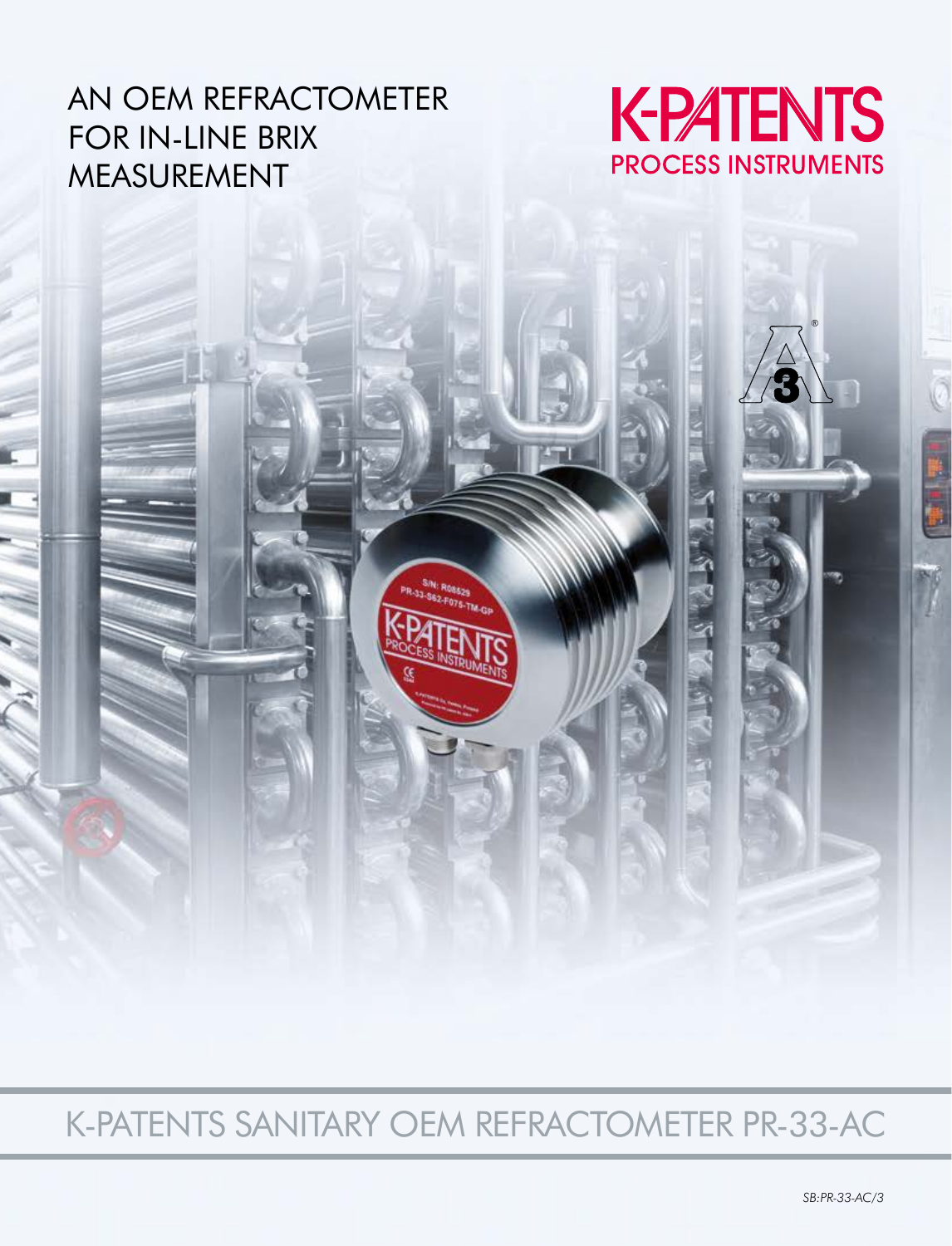# TYPICAL APPLICATIONS

### BEVERAGES

Extraction, evaporation, brewing, distilling, blending and filling. Alcohol, rum, molasses, liquors, cider. Beer, wort, cut beer, root beer. Juices, blended vegetable juice, blended fruit juices and nectars, still drinks, vegetable and juice concentrates, ice tea, ice coffee, instant coffee, instant tea. Soft drinks, energy and sport drinks, beverage base. Wines, grape must.

### **CEREALS**

Sugar syrup.

### **CONFECTIONARY**

Candies, caramel, flavors, syrup, topping, sugar coating.

### CULTURES, ENZYMES, YEAST

### DAIRY

Condensed milk, skimmed milk, milk powder, caseinate, yeast extract, yoghurt, ice cream, whey, lactose.

### EGG

Egg white, egg yolk, whole egg, mixes with added sugar or salt, egg powder.

### FLAVOURS AND INGREDIENTS

### FRUIT AND VEGETABLE PROCESSING

Preserves, canned fruits, canned vegetables, vegetable extract, sauces, instant soups. Soy, soy milk. Tomato based products, tomato puree, ketchup.

### PRODUCT AND CIP INTERFACES

Product to product interfaces, product to CIP interfaces.

### QUALITY CONTROL AND TESTING

### SUGAR DISSOLVING

Standardized sugar syrup.





# K-PATENTS SANITARY OEM REFRACTOMETER PR-33-AC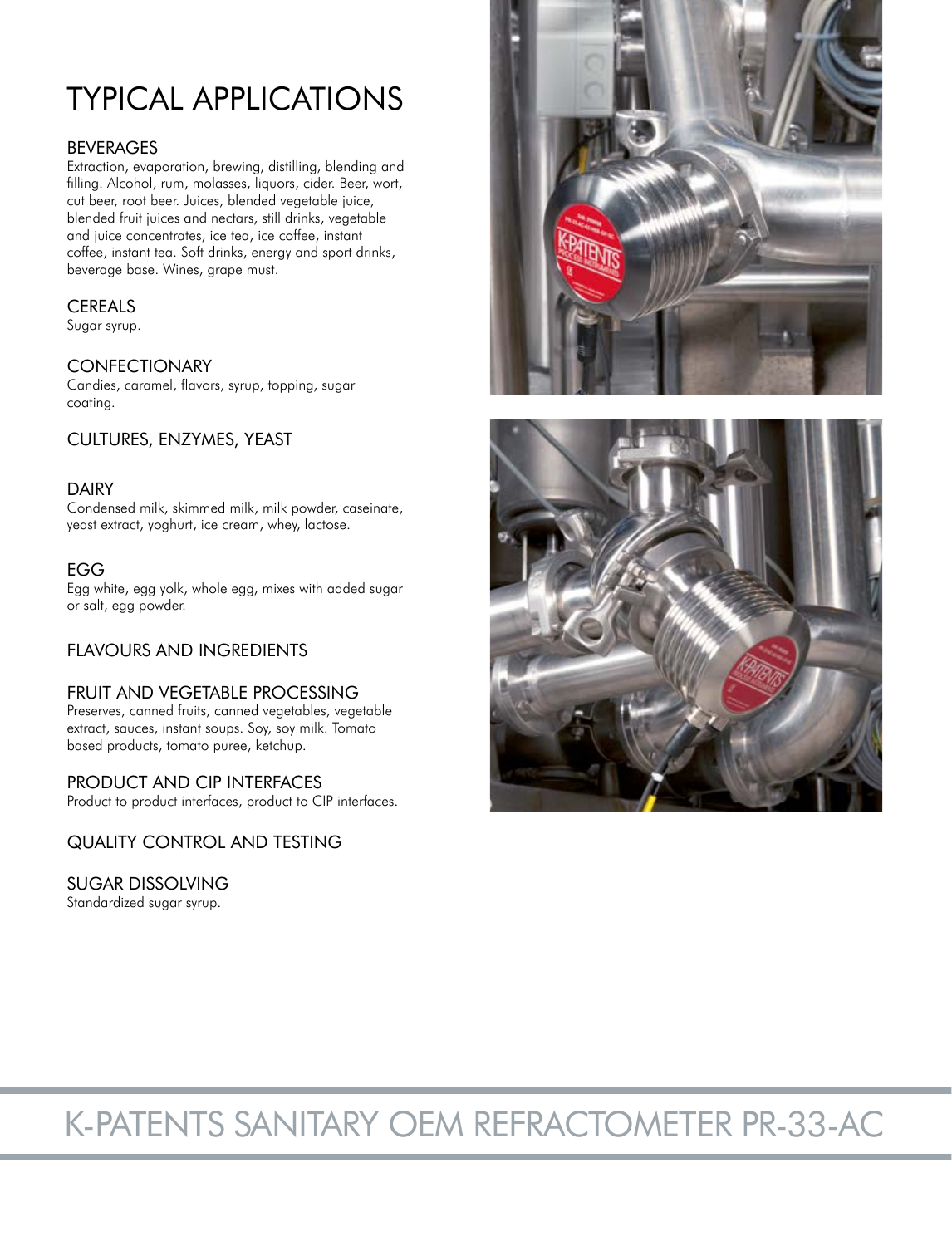# SOLUTION FOR **OFM**

K-Patents has used its process refractometer expertise to develop a light, compact style refractometer model with rugged industrial durability and dependability. K-Patents Sanitary OEM Refractometer PR-33-AC is designed to meet the needs of original equipment manufacturers (OEMs) and integrators serving beverage, dairy and food processing industries.

The Sanitary OEM Refractometer has a measurement range of 0 to 100 Brix and provides a 4–20 mA output signal proportional to the temperature compensated Brix value for real-time process control.

The Sanitay OEM Refractometer sensor is installed in the main processing line and no by-pass arrangements are required. The sensor is angle mounted in the outer corner of the pipe bend directly or through a flow cell or a Sanitary clamp. This way the best flow conditions and self-cleaning effect can be achieved. The sensor can also be mounted with a Varivent® connection.

The Sanitary OEM Refractometer is Sanitary 3-A approved and EHEDG tested to meet the highest hygiene requirements of food production. It withstands the rigors of food processing such as process temperatures up to 130°C (265°F), CIP and SIP processes and cleaning and rinsing of facilities.

The Sanitary OEM Refractometer is factory calibrated to measure Brix and temperature in standard units. Each Sanitary OEM sensor has identical calibration. Because of this, the Sanitary OEM sensors can be freely interchanged without optical recalibration or parameter changes. The Sanitary OEM Refractometer does not require any recalibration or regular maintenance.

Wiring the Sanitary OEM Refractometer to a control loop is as simple as plugging a connector into the receptacle.

## IN-LINE INSTALLATION

2.5 inch Sanitary clamp



2.5 inch Sanitary clamp and flow cell



2.5 inch Sanitary clamp and flow cell



Varivent® connection



# **ACCURATE OPERATION**

K-Patents Sanitary OEM Refractometer PR-33-AC provides truly accurate means for measuring Brix. The Sanitary OEM determines the concentration of dissolved solids by making an optical measurement of a solution's refractive index  $n_{\rm p}$ . The measurement is automatically temperature compensated.

The measurement accuracy is  $n_{\text{n}}$  $\pm$ 0.0002 and repeatability is n<sub>o</sub> +0.0001, which result in repeatability of +0.05 Brix. The same accuracy and repeatability are provided across the full measurement range of 0–100 Brix.

The output values of the sensor are transmitted through a 4–20 mA output and an Ethernet connection by using a UDP/IP protocol.

The measurement is not influenced by bubbles, particles, sugar crystals, seeds, fibres, color or temperature and pressure changes in the process medium.

K-Patents' manufacturing process is ISO 9001 certified. K-Patents also supports the verification within the user's own quality system. The calibration and accuracy of the Sanitary OEM Refractometer can be easily verified on-site with the certified refractive index liquids.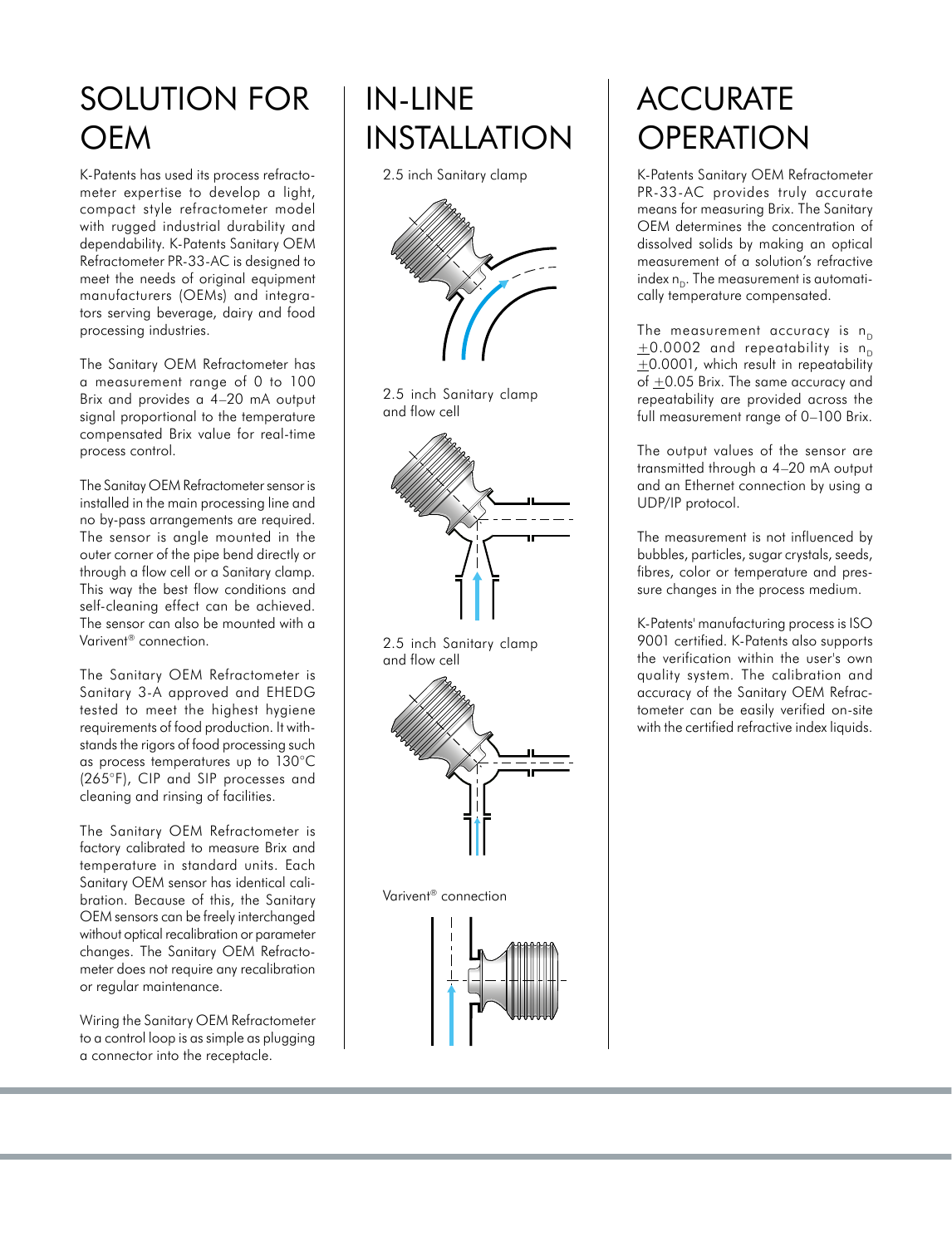# DIGITAL MEASUREMENT PRINCIPLE



The light source sends light against the interface between a prism and the process solution, where the rays meet the surface at different angles.



Depending on the angle, some rays undergo a total internal reflection. The rest of the light is refracted into the process solution.



Thus an optical image with a dark sector  $\parallel$  the measurement is reliable. and a light sector is created.

The angle corresponding to the shadow line is called the critical angle of total internal reflection. This angle is a function of the refractive index and therefore the concentration of the solution.



A CCD-camera detects the optical image. The image is transformed pointby-point into a digital signal. Digital signal processing is used to locate the exact shadow line position and to determine the refactive index  $n_{\rm p}$ .

A built-in temperature sensor measures the temperature T on the interface of the process liquid. The sensor converts the refractive index  $n<sub>p</sub>$  and temperature T to Brix units.

The diagnostics program ensures that

## DATA LOGGING VIA ETHERNET

K-Patents Sanitary OEM Refractometer PR-33-AC is the most advanced refractometer on the market since it includes an Ethernet based communications solution. This allows connection and data download to a computer. Real-time measurement data and diagnostic information may be obtained through this interface, and this makes it also a valuable service tool for parameter changes and software updates.

Any computer with a standard Ethernet connection can be configured to view and download data from the sensor by using a standard web browser.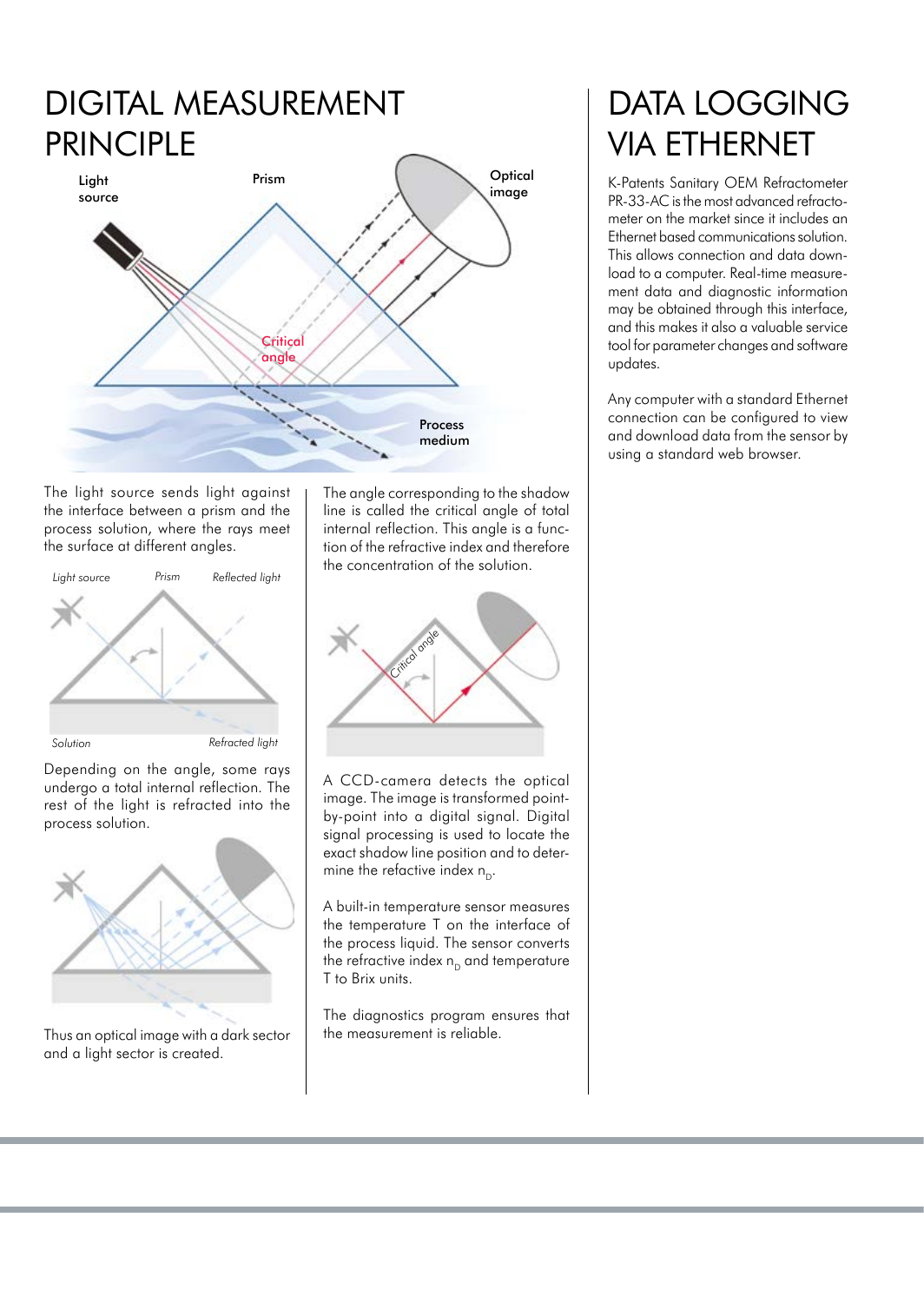# **DESIGN**